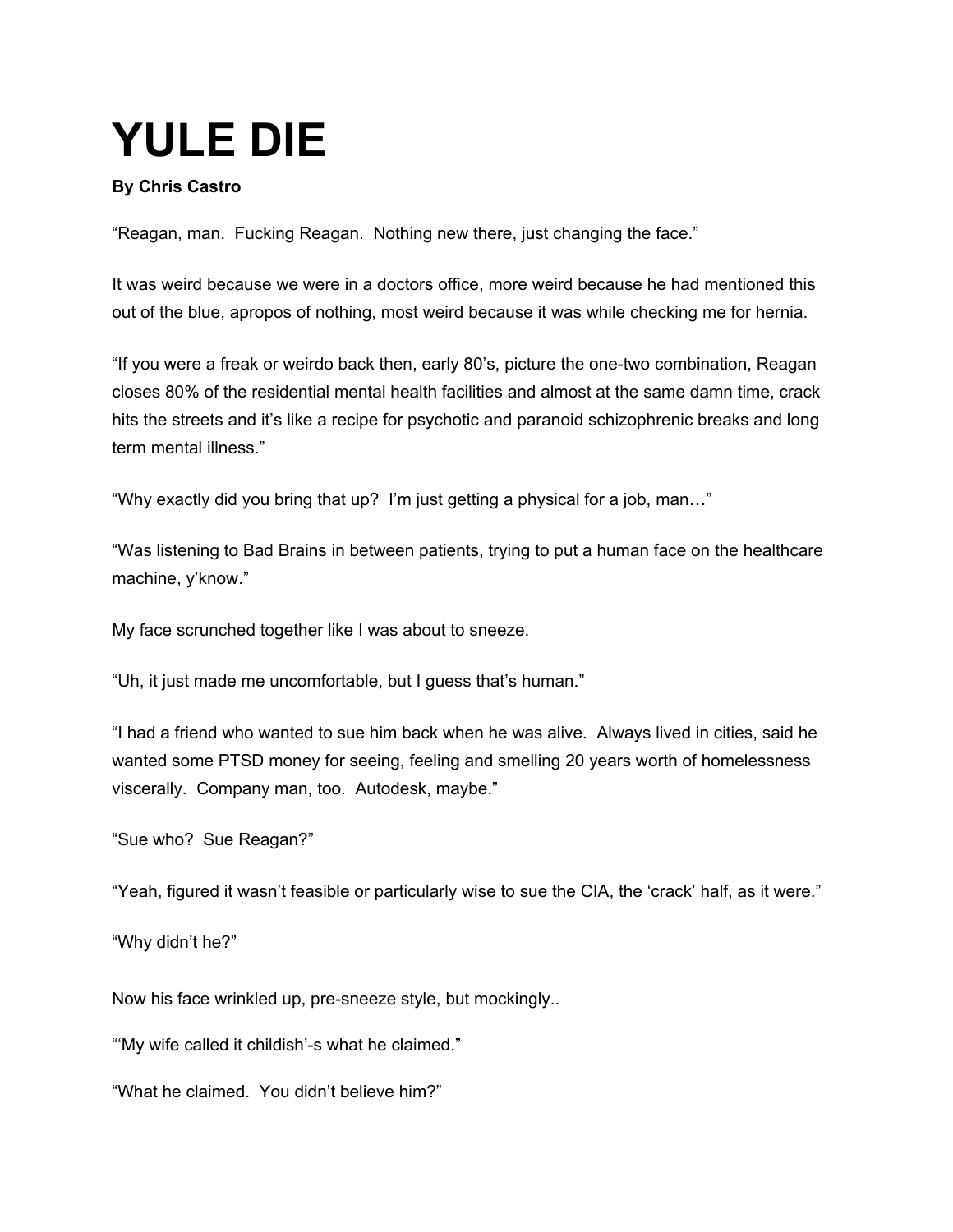"I think he wanted an out that was guilt free and didn't make him look like a half stepping bitch."

"That's pretty real."

"-this mole is real, how long have you had that bad boy?" he queried as he indicated a fairly large but hardly protuberant mole on my lower left shoulder.

"Ah, Murphy Brown and I go way back, my pediatrician always said to go see somebody if it got tender, changed colors or anything but otherwise I shouldn't worry? Probably had it since I was 6 or so."

"Aright, you're OK." He paused and snapped off the rubber gloves.

"-I mean, the guy talked about it at parties all the fucking time like he'd filed the paperwork already or some shit. Huh-" He turned and shot the gloves into a bin across the small exam room.

"Years later, I typed up a letter and found some document in the library that that FBI chief Webster had signed, faked it and put it in his mailbox talking about 'concerns regarding his potential lawsuit'. It was hilarious! He was shitting himself until somebody pointed out the zip code. Same as his."

"Damn, well worked prank, do all doctors treasure humor like you do?"

"Maybe a couple, but it's a thankless job sometimes, y'know?"

"Seems like med school would be chock full of pranksters."

"Well yeah, med school, sure, but nobody who is 44 and trying to make Head Surgeon is wasting time trying to tie their anesthesiologists shoelaces together, though."

"Such a sad tale you tell, Doctor...I didn't get your name, what is it?"

"Peccary...or Pecca-rye, no one can definitively tell me how it is supposed to be pronounced."

"And you ARE a doctor?"

"Hope so, are you a patient?"

He seemed to be wrapping up, winding around to some particularly horrid shade of pun. But he looked at me, his watch, then the ceiling and promptly left the room. I happened to remember, in amongst the past few minutes conversation that he'd started a tirade with the words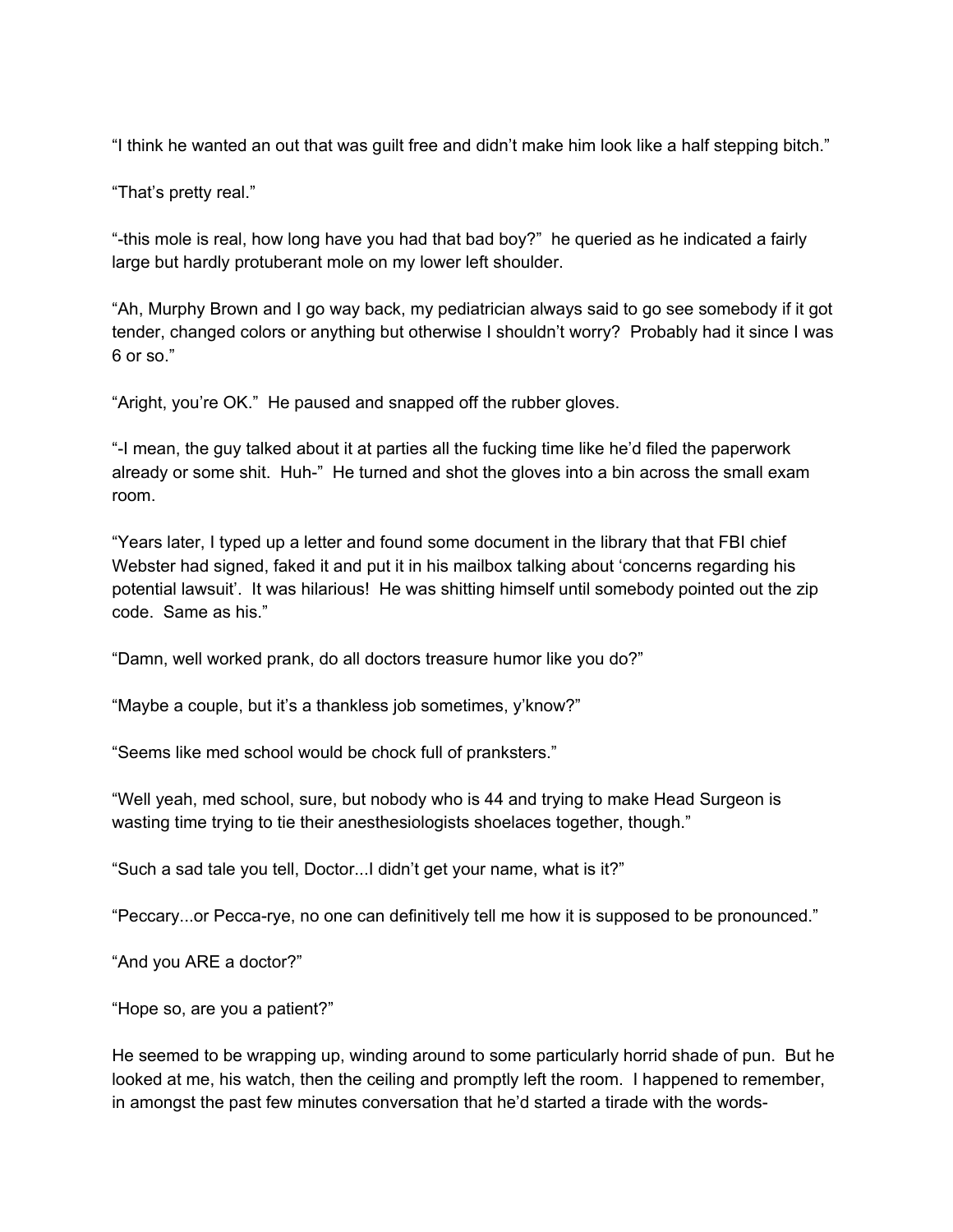"You're OK."

-and took it as a momentary mantra on my way out of the office, then the hospital itself.



I'd driven up to the small clinic in the sparsely populated mountain town months before the tourist season had started in a car whose clutch was slowly dying, and as I pulled out of the parking lot and shifted into 2nd gear a noise like a lawnmower eating a garden gnome caused me to proceed directly to the closest auto shop.

"Gonn-ah need a new clutch...fancy car too. I don't think I've got-ah any for it here."

"Aright, do you think a couple days or like a week?"

"Oh, I think Larry'll be coming up dah hill day after tomorrow. This car an '01?"

"Yah."

"I'll give 'im a call and he'll bring a new clutch for ya."

"Thanks."

Stuck for the moment. My brother used to live near here and as a result I knew where the best burger place and the cheapest bar were.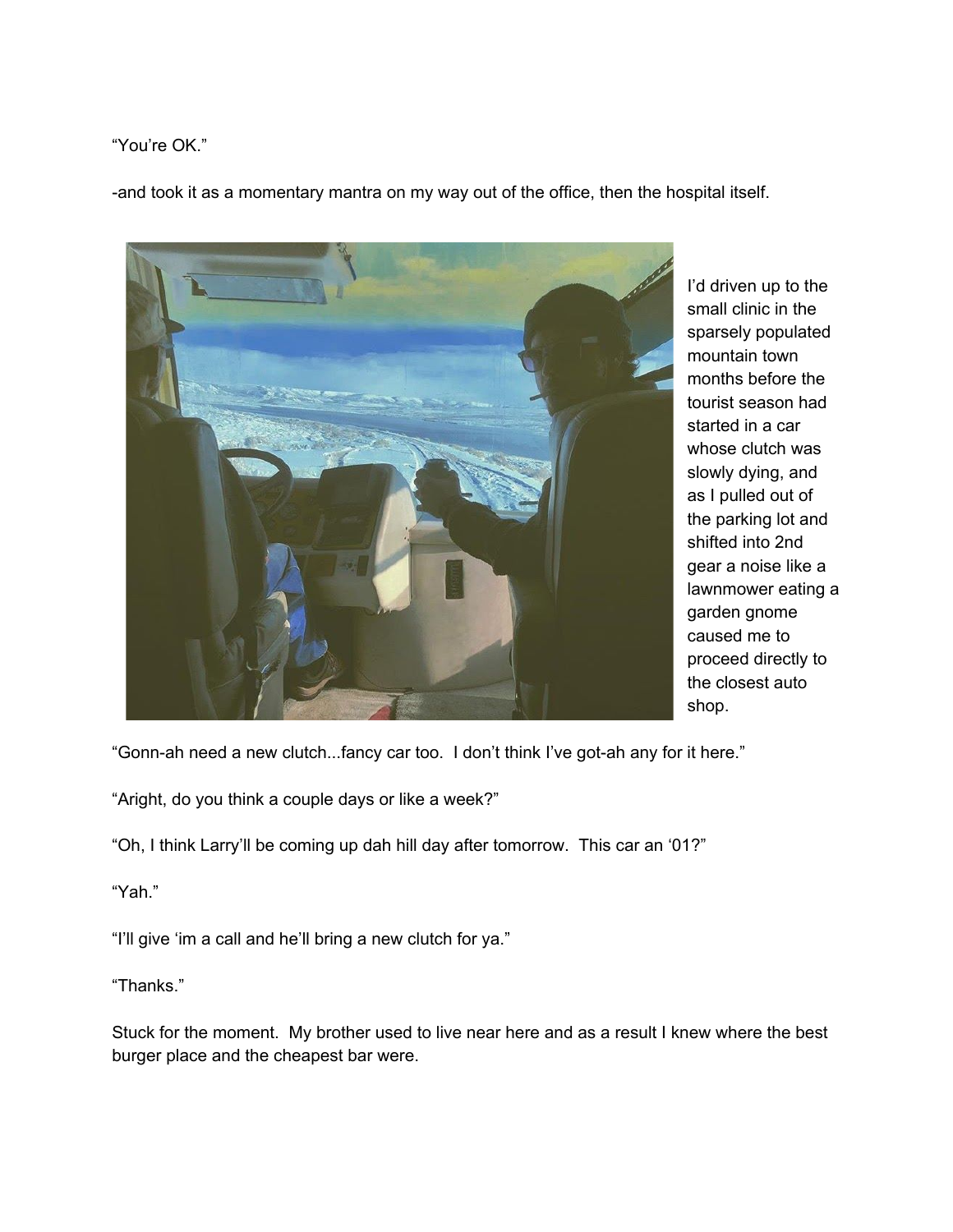Down'n'Out Burger, they had to change their name eventually, of course and The Ugly One. Conveniently only a half mile apart, they fed and 'watered' the resort employee transient and regular transient population of the town.

Thirteen hours later I learned of a moronic town tradition that mocked the paltry amount of natural snow and "winter" it usually endured. I had run into a guy who knew a guy I used to work with down the hill at a bar and grill spot serving tables. We bonded over tales of shitty customers and Dewars neat.

"So it's called 'Yule Die'!"

"WHAT?!" I responded more loudly than soberly.

"Like, 'you'll die' but Y-U-L-E because Christmas!"

"That's fucking hilarious. What do you have to do?"

"Basically you spend the whole night without shelter in that one lakeside park down the road. The whole first week of December these dumb fucks go out and do it. If you give up you gotta go buy beer for everyone else, too."

"That sounds really fucking stupid, honestly."

"I KNOW! I was just yelling at somebody about this earlier this week, you gotta have a screw loose to put yourself through that. Plenty of people must, given that shit continues still. Whew! Fuck man, where'd you say you were stayin at?"

"Pine Cone Motel, like a mile that way." I pointed a direction I thought was west.

"Nah man, that way." He pointed back the other way, which did look more familiar.

"Fuckin did not need that last whiskey. Good looking out."

"Shit, the park is halfway to where you're at and there's likely to be some prime dipshit material building a fire in preparation for a round of 'Yule Die', I'll fuckin go with you to see if I know anybody there to rag on em."

Walking there we each semi-silently pondered how well we might fare if we were to take part, it didn't feel that cold, really, and I had 4 layers on and a hat but no gloves.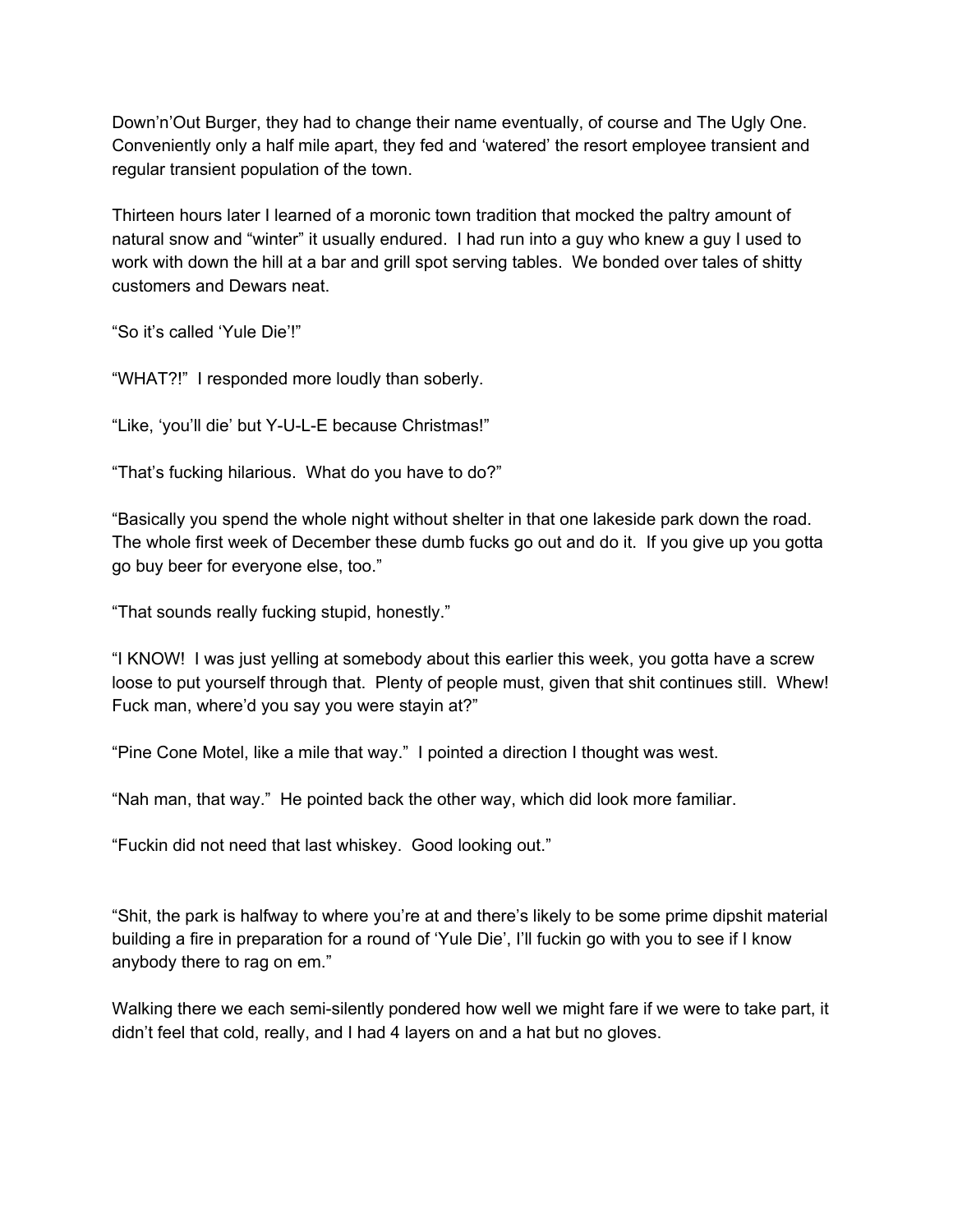

"I bet the drunkest people quit first or fall asleep and make it the whole night."

"You can't fall asleep, you gotta write a postcard to Santa every hour, that's where the real comedy is. Miss writing a postcard or don't have all six of them when 7 AM rolls around and you're DQ'ed...not that it matters at that point. You just wanna go the fuck to sleep."

"Has anybody actually died?"

"Somebody got frostbitten toes and a couple had to be cut off like 5 years ago, but nah, no fatalities. There's a couple dishers I used to work with who used to do it that're EMT's now so they roll by every couple hours and make sure nobody's passed out under a bush or on top of a picnic table anywhere nearby...hah, they call themselves the Laters."

I gave a puzzled look, nodded a moment then continued on.

"Hnhh, that's pretty cool of the-OH SHIT! The Yule Die Laters...fucking brilliant."

"Somebody probably saved their dumb asses when they were a kid so they're paying it back, nice of them for sure, though!"

We rounded a bend in the road and the vista of the lakeside park revealed itself, usually more picturesque when it's either snowing or sunny out, it sat, looking a bit like a grade school playground ten seconds after the end of recess bell rang. Tinny music sounded from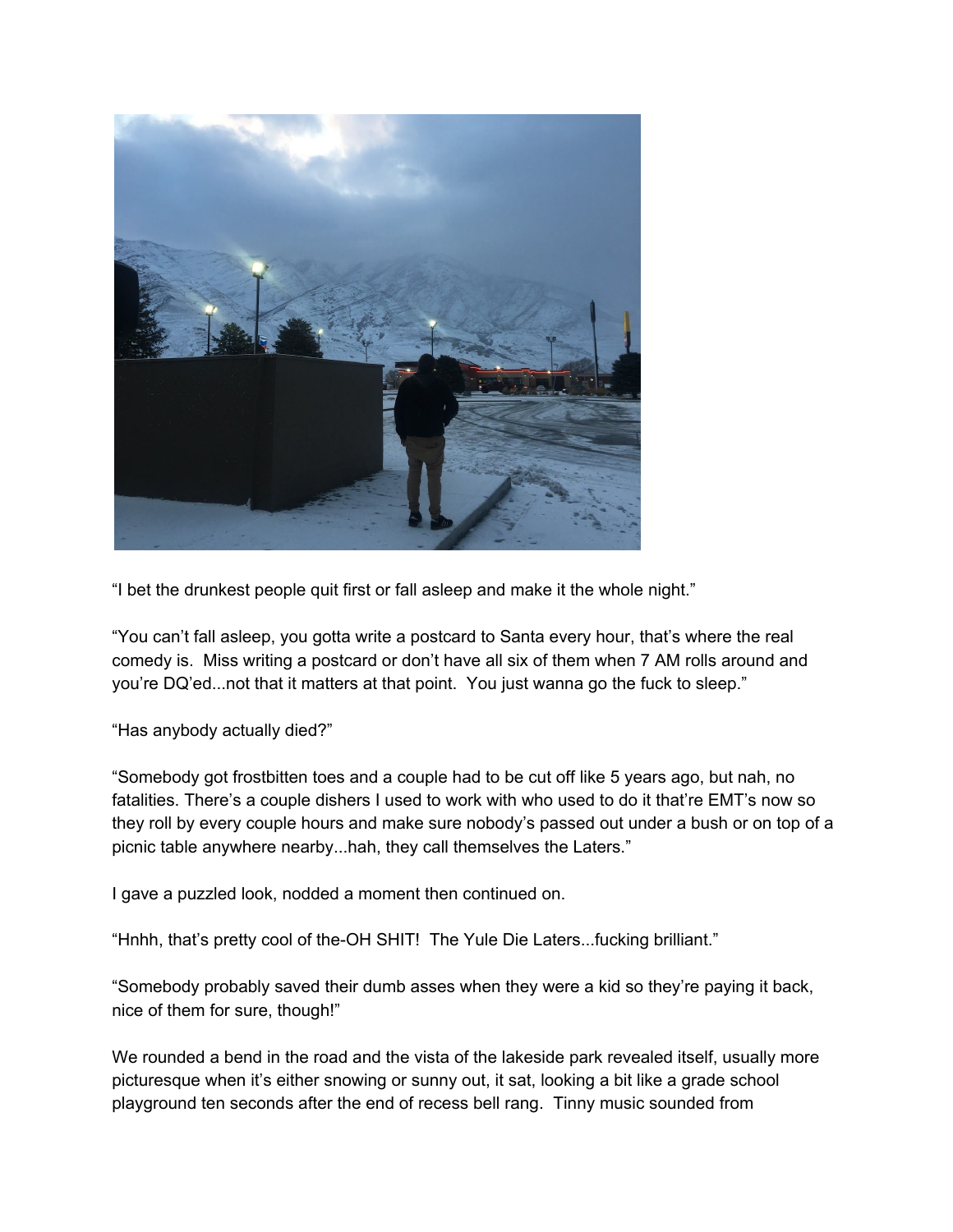somebody's phone as we continued walking. A couple people who looked way too young to be endangering themselves for little or no reason ran around pelting each other with grimy snowballs while others conversated around the picnic benches, either conserving energy or simply not as drunk as the younger ones.

"What's goin on, puto!?!"

My recently acquired acquaintance was addressed before we got within 20 feet of the picnic benches, one of the posse of snowball fighters had spotted him and made a beeline towards him.

"Oh shit, what's good Beto?"

"Nada, man, some bullshit uh, what happened with Lettie, yeah, you hear?"

"Nah, what hap-oh hey, this is my friend, what'd you say your name was again, sorry man, I'm faded."

"Dean. No worries man, James and...Beto, right?"

"Yeah, that's me, you from around here?"

"No, got stranded when my car died, just came up for a physical for a job at the resort."

"Ah damn, that sucks, well glad you got to check out our silly ass tradition here. Beers are over there."



Beto turned towards the fire and the circle of people around it, pointing towards the far side where there was a small folding table set up and a few coolers around it.

"EY LORENA! THIS IS DEAN, GET HIM A BEER UH?"

"EY BETO, SHUT THE FUCK UP AND GET IT YOURSELF, COPS'LL COME OUT IF YOU YELL LIKE THAT."

Beto turned towards me, chuckled and hit my shoulder.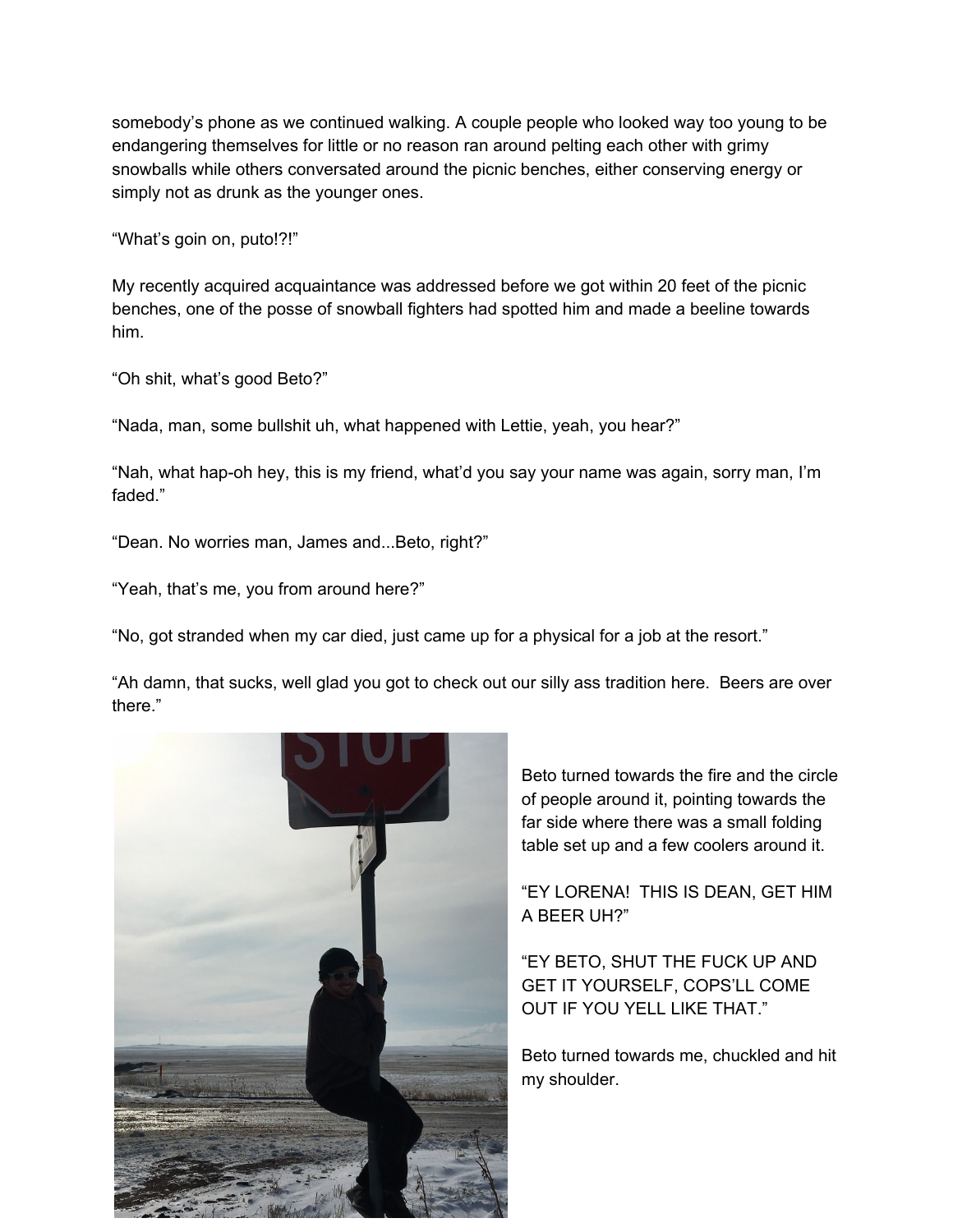"Don't worry, that's my sister, she's a bitch."

"I will not worry then, I guess."

The majority of the night passed similarly, introductions over and over, the smell of campfire, yelling and beer all set with the backdrop of being either freezing or way too hot from sitting right in front of the fire.

Beto and his sister had gotten into what was a kinda minor fight for them according to James and Lorena had chased him with scissors around the park for about two minutes.

"Jesus, running with scissors on ice. Professional level terrible idea."

"Oh my god, it doesn't even touch some of the shit those two have gotten into. Beto isn't at the restaurant anymore, kind of a relief, really."

There was another Yule Die festivity James informed me of as it got later, the number of people running around the park had slowly diminished and fires were stoked as the interminable three to five AM hours loomed.

"White Elephant Dawn...pretty self explanatory. Do you have any random shit in your pockets? I think I have a couple things to contribute so if not it's chill."

"Hah, chill" I deadpanned as I rubbed my hands together and shook them in the cold.

"Exactly."

I rifled pockets and found four throat lozenges, a condom of questionable age and two probably dead AA batteries. Turning to James I proffered the contents of my pockets, he took one look and started cracking up.

"Holy shit, wait til I show you what I got."

He rummaged in his backpack for a few seconds bringing out out a travel sized Old Spice deodorant and a smallish plastic bong of the type referred to in colleges around the country as "a light saber."

"Ok I just grabbed these randomly but I think we got two complete gifts here, the bong, of course, then a travel care package with the throat lozenges, condom and mini Old Spice deodorant!"

"Deal."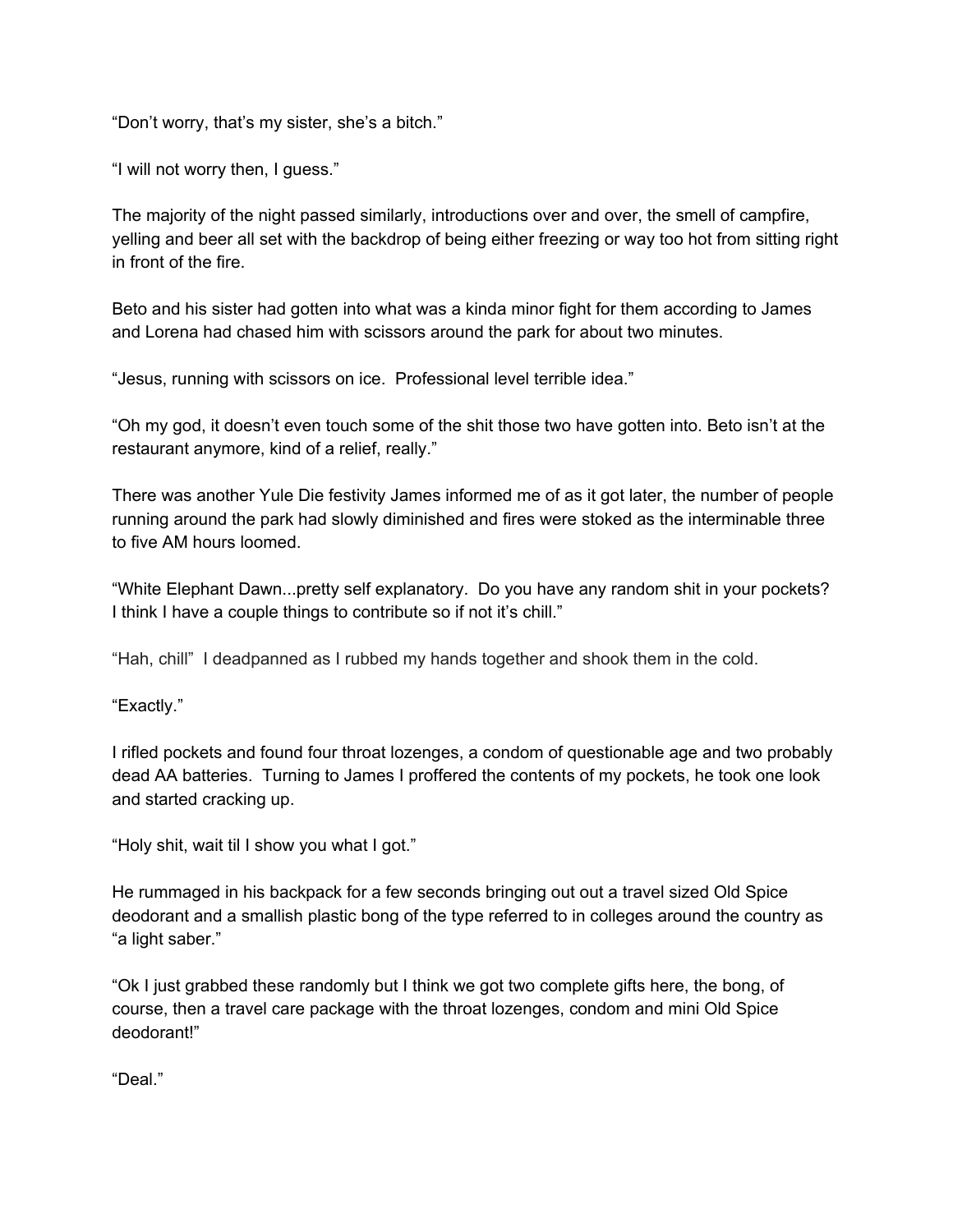"Now just the slow, tortuous wait for the sun to rise so we can fucking go to sleep already."

"Woohoo." I managed weakly.

"What time is it anyways?"

"5:16."

"Fuck, it's always around now that I think, I'm for sure not doing this shit next year. Sun won't be up til almost 7 too."

"I am definitely with you. I don't feel I'm missing out if I don't adopt this particular tradition."

An hour and a half later we sat around, yawning sleepily in a rough half circle.

"Aright it goes around once for everybody to pick and once to steal. You can't play unless you have all of your postcards to Santa, motherfuckers, so bring 'em up here."

James whispered out of the side of his hand that the woman orchestrating the White Elephant Dawn was the sous.

"As if that wasn't evident."

"-psh. I got that vibe."

"Hey James, tell me your friends name, then tell him to shut the fuck up about my vibe."

A chorus of "OooooOOOO's" rang out.

"James, my name is Dean and the only vibe I'm talking about was the strong take charge one from this direction." I gestured accordingly.

"Dean, my name is Ella and your flattery is acceptable to me."

Ella looked at me briefly then turned back to the semi-circle and slapped Beto's errant hand away from one of the gift bags he was trying to peek into.

"NO PEEKING, FUCKER!"

"Ow, damn! ARIGHT!"

"Aright, let's get going with this shit. I need to get some goddamn sleep. Everybody put in their gift if they haven't. I've got the spinner here so we'll figure out who goes first."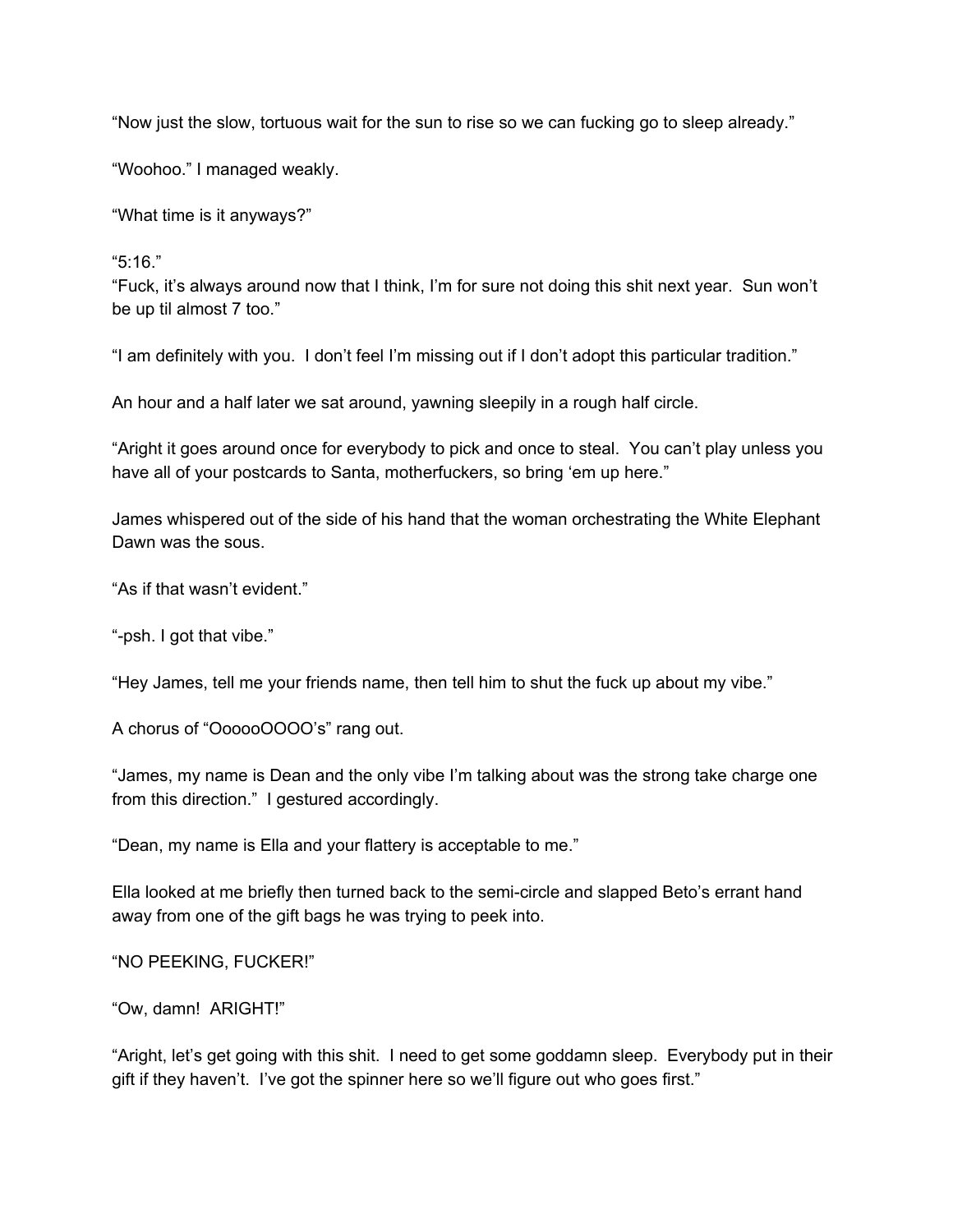Ella pulled out a board game spinner from the depths of an oversized purse so inlaid with metal it seemed designed to crush skulls. Setting it down roughly in the middle of the group she flicked it expertly, the hand on the spinner blurring into invisibility briefly.

"Oh shit, there you go Lorena, get some."

"Ok, I'm gonna take this bag since it feels heavy and hopefully doesn't suck." Lorena selected a blue gift bag with green tissue paper and emptied its contents onto the ski jacket she was sitting on, revealing a wrapped Hennessy 1738 box.

"FUCK YES, somebody's got good taste!" Lorena exclaimed, moving to open the box her face fell.

"UGH, never mind, I hate this stupid ass game."

Beto replied "What is it, you gotta show us!"

Lorena upended the box to reveal a large plastic bottle of rubbing alcohol. The circle fell into rather uproarious laughter, maybe simply going overboard in order to wake ourselves up. Beto was literally rolling on the patchy snow, loudly guffawing.

"Oh fuck, that was fucking great. Almost as good as my MJ Specials, I hope you get those, Dean, very useful items."

Lorena rolled her eyes and the game continued, consistent disappointment the overarching theme. I did actually end up getting Beto's MJ Specials after someone stole my homemade beanie in the second round. Unwrapping the rectangular box to find only a seemingly normal box of disposable kitchen gloves, I raised an eyebrow and Beto opined,

"Open 'em dammit!"

"Seriously, why would I need some of these thin ass gloves right now? Got a fish you caught needs deboning?"

I pulled out a wad of four or five gloves, separating two from the bunch before realizing what exactly Beto had been on about, every pair had been turned into half gloves, the box somehow refilled and sealed without a trace, a truly masterful job at doing something entirely pointless. The circle still had enough energy even at this early hour to convulse in hilarity as I put on the pair of fingerless latex gloves and grinned like a dumbass and Beto yelped out.

"HEEE HEE!"